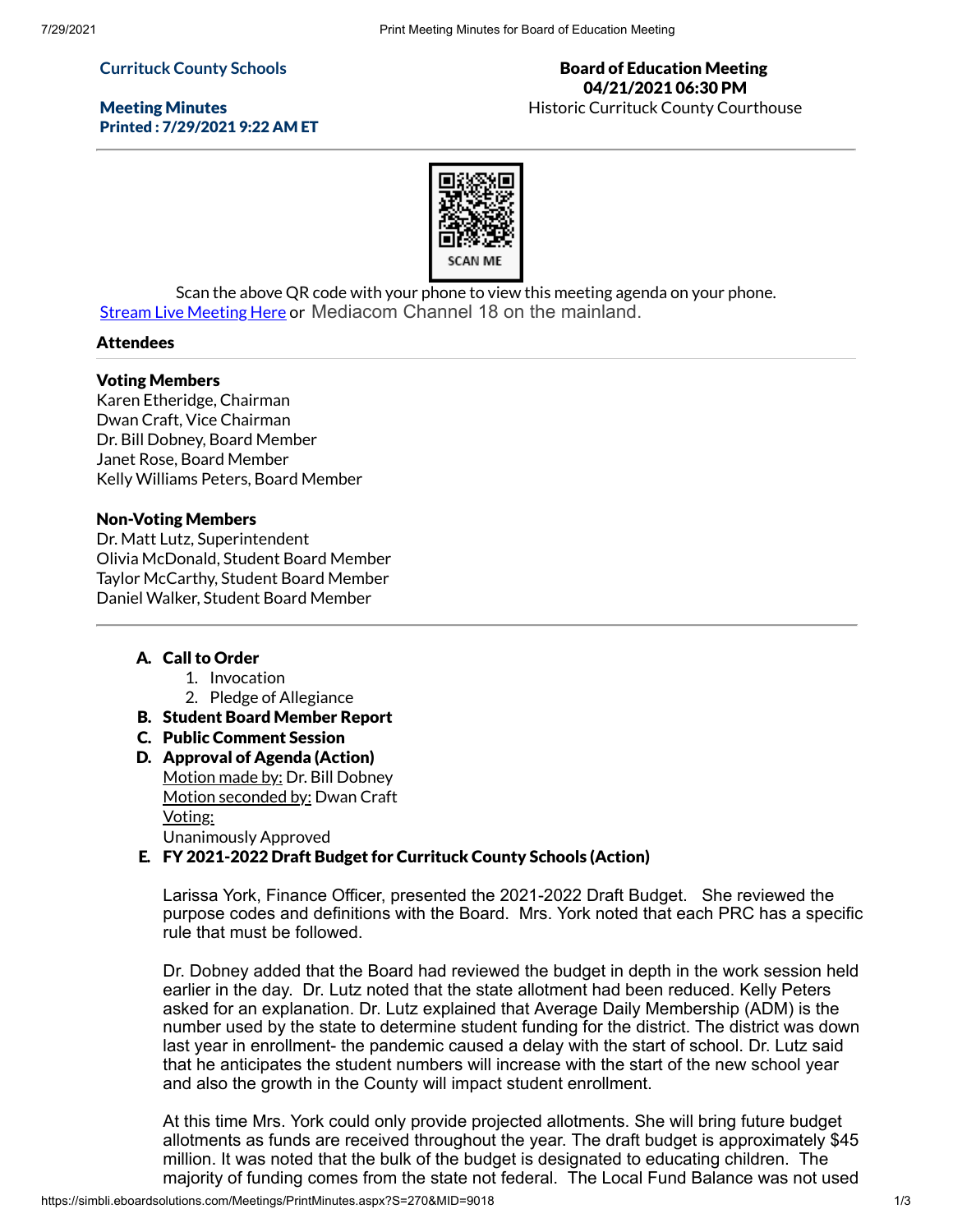to balance the 21-22 FY budget. Janet Rose added that increasing and protecting the Fund Balance was a recommendation made in the EverGreen report/audit.

The motion was made to accept the first review of the draft budget with a second review and approval scheduled before the May 15th deadline. The district's budget must be submitted to the County Commissioner by May 15th of each year.

Motion made by: Janet Rose Motion seconded by: Karen Etheridge Voting: Unanimously Approved

# F. 2021 Graduation & Prom Update

Dr. Lutz provided an update on the 2021 prom and graduation ceremonies. The district will proceed with graduation ceremonies for both high schools. JP Knapp will use the auditorium at College of The Albemarle on May 21st. Due to the size of the building and the group, students are allowed to bring two guests. Currituck County High School will have an outdoor ceremony on the campus on May 27th. Students will be allowed to bring four guests. Dr. Lutz said should social distancing guidelines change for the better - the district will certainly allow students to bring more guests. It was confirmed that any unused tickets can be redistributed among students.

The district will hold a senior only prom. The Whalehead Club has been reserved for May 1st. The fee for the venue has been waived. Attendance will include support staff and deputies. The food is being donated. The County Government is supporting the event by providing the tents on the premises. They were able to reappropriate funds that were used for previous graduation events. Hand sanitizers and masks will be available. There should be enough tickets to accommodate anyone who wishes to attend.

Chairman Etheridge thanked principals and staff for their time and effort in making this event a success.

# G. Consent Agenda (Action)

Motion made by: Dr. Bill Dobney Motion seconded by: Janet Rose Voting:

Unanimously Approved

- 1. Personnel Report Dated April 21, 2021
- a. Leave Report Confidential
- 2. FY 2021-2022 Capital Outlay Budget
- 3. Class Size Waivers
- 4. Banking Reconciliations (Informational Only)
- 5. Board Meeting Minutes for March 16, 2021
- 6. Joint Meeting Minutes for March 23, 2021

## H. Information Items

1. Work Session - May 12, 2021- Knapp Professional Learning Center, 4:00 p.m. \* Meeting date changed due to conflict

2. Board of Education Meeting - May 12, 2021 - Historic Currituck County Courthouse, 6:30 p.m.

## I. Board Members & Superintendent Comments

Dr. Dobney attended the ribbon cutting ceremony for the newly constructed CCHS greenhouse. He thanked Janet and Abby Rose for all of their hard work to see that it was constructed.

Dwan Craft congratulated all FBLA state winners. CCHS Ag Mechanics team placed 8th in the state. Taylor McCarthy & Daniel Walker, Student BOE Members, both placed and will compete in nationals this year.